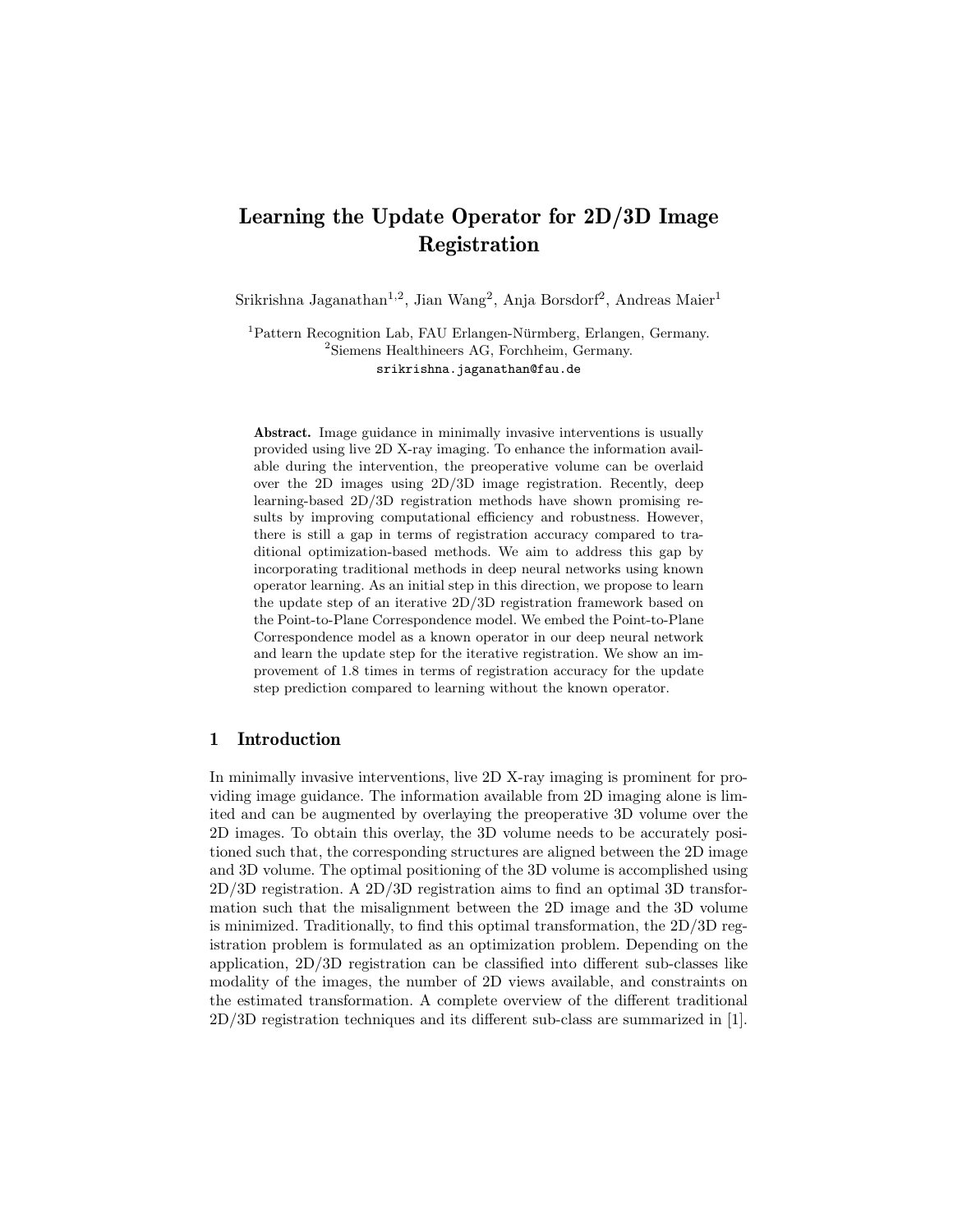Recently, end-to-end Deep Learning (DL)-based solutions have also been proposed for both single-view [2,3] and multi-view 2D/3D registration [4] which shows significant improvement in terms of robustness and computational efficiency but often suffer in terms of registration accuracy.

In this work, we address single-view rigid 2D/3D registration between preoperative CT volume V and live fluoroscopic X-ray images  $I_{\text{FIr}}$ . Generally, in single-view 2D/3D registration, the 3D CT volume is rendered using Digitally Reconstructed Radiograph (DRR) to obtain a simulated X-ray image  $I_{\text{DRR}}$ . A similarity measure is defined to find the correspondences between the  $I_{\text{DRR}}$ and  $I_{\text{Flr}}$ . Using this similarity measure, classical techniques model the  $2D/3D$ registration as an optimization problem to find the optimal transformation such that the registration error is minimized. However, in single-view 2D/3D registration, due to the aperture problem, the 2D misalignment between the structures (obtained by finding 2D correspondences) gives only the observable 2D motion error. To find the 3D misalignment (thus the optimal 3D transformation), the unobservable motions in 2D should also be accounted for. This can be effectively constrained using the Point-to-Plane Correspondence (PPC) model [5]. With the PPC model, a dynamic 2D/3D registration framework was proposed in [5], which performs iterative  $2D/3D$  registration by solving the PPC model at each iteration. It achieves state-of-the-art performance in terms of both registration accuracy and robustness. However, the framework relies on having accurate 2D correspondences between  $I_{\text{Flr}}$  and  $I_{\text{DRR}}$ , which makes it sensitive to outliers in the estimated 2D correspondences. To make the framework robust against outliers, a DL-based attention model was proposed [6].

In this work, we extend the PPC-based registration framework to use a learned update operator. The update operator consists of 2D matching, weighing of the matches, and estimating the 3D rigid transformation such that it satisfies the PPC constraint. Since the PPC model is differentiable, it can be directly used as a known operator [7] and can be embedded as a layer in Deep Neural Network (DNN). Learning with the PPC model as a known operator has shown promising results when it was applied to learn correspondence weights for the 2D matches [6]. We propose to learn all the three steps of the PPC update operator fused into a single DNN, contrary to the previous attempts which only learned parts of the update operator [6,8].

#### 2 Methods

#### 2.1 PPC-based 2D/3D registration framework

The PPC-based registration framework proposed in [5] is an iterative registration scheme and depends on the PPC constraint to estimate the optimal transformation at each iteration. Registration is performed between 3D CT volume V and 2D X-ray image  $I_{\text{Flr}}$  which are provided as inputs to the framework. Along with it, an initial transformation  $T_{\text{init}}$  is required which provides a rough initial alignment.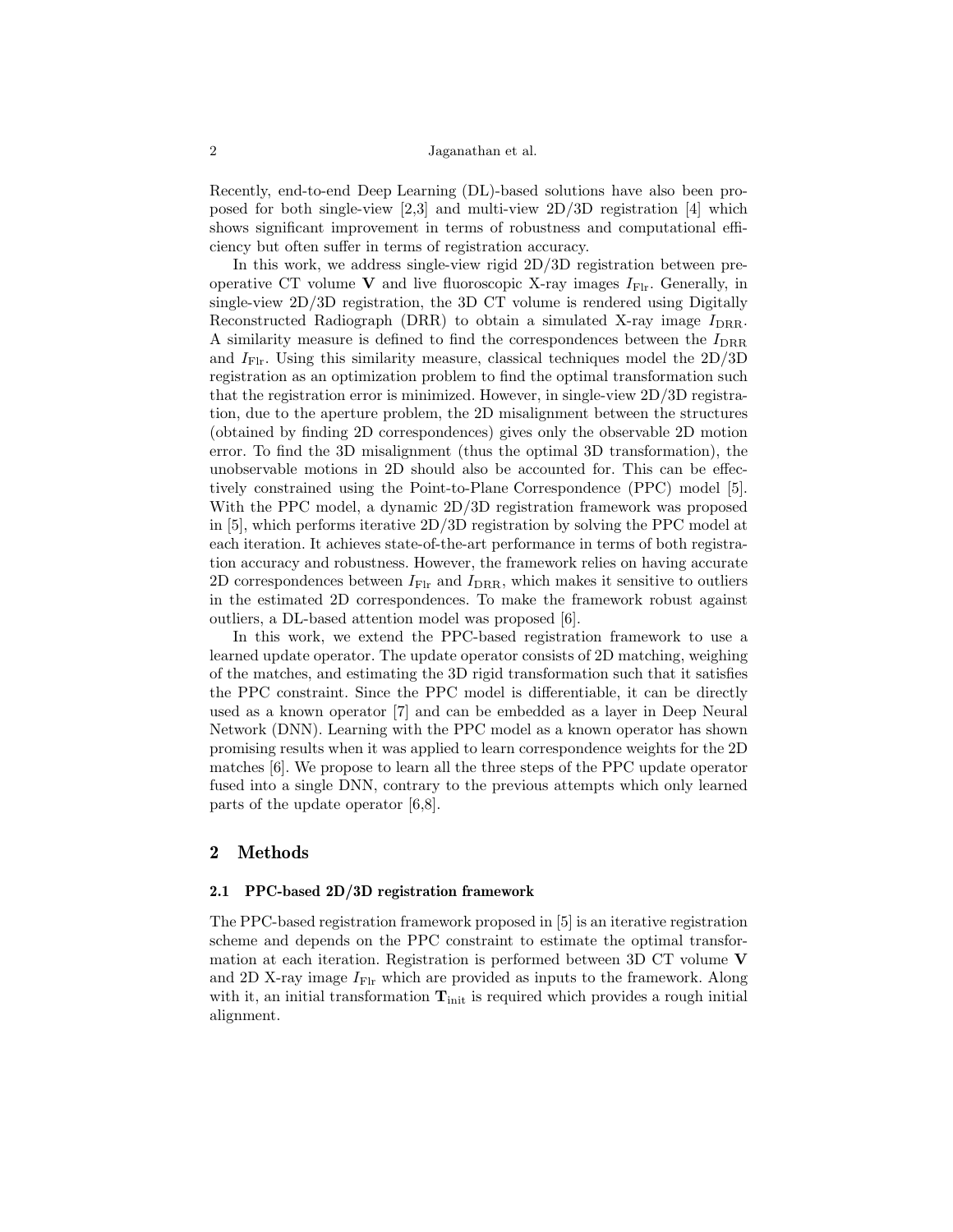The framework consists of an initialization step where the surface points along with their gradients are extracted from  $V$  using a 3D Canny edge detector, and the gradient of X-ray image ( $\nabla I_{\text{Flr}}$ ) is computed from  $I_{\text{Flr}}$ . The initialization step is performed only once, and the values are cached. After the initialization step, the update operation is performed iteratively until convergence. The update operation consists of the following steps. Based on the current transformation estimate, the gradient image of DRR ( $\nabla I_{\text{DRR}}$ ) is rendered. Surface points with gradients perpendicular to the current viewing direction are selected as contour points  $w_i$  where  $i \in 1, ..., N$  with N contour points. The contour points  $w_i$  are projected into  $\nabla I_{\text{DRR}}$  to get the projected contour points  $\mathbf{p}_i$ . Now, 2D matching is performed to find the corresponding projected contour points  $\mathbf{p}_i'$  in  $\nabla I_{\mathrm{Flr}}$ . The correspondence set  $(\mathbf{p}_i, \mathbf{p}'_i)$  along with contour points  $\mathbf{w}_i$ , and its gradients  $\mathbf{g}_i$ are used to compute the 3D motion update based on the PPC model. If the 2D matches are noisy, a weighted version of the PPC model is used to reduce the effect of the noisy matches. The weighted PPC model gives a linear constraint **WAdv** =  $diag(\mathbf{W})\mathbf{b}$ , where **A** and **b** are the data terms which are computed based on the estimated 2D correspondences. W is a diagonal matrix which consists of weights for each correspondences. Each correspondence contributes one row of **A**, **b** and **W**. Closed form solution  $d\mathbf{v} = (\mathbf{W}\mathbf{A}^+)(diag(\mathbf{W})\mathbf{b})$  using the pseudo inverse of A is used for computing the 3D motion. The rigid 3D transformation matrix  $T_{est}$  is computed from the 3D motion vector  $dv$ , which serves as an input for the next update step.



## 2.2 Learnable update operator for PPC-based 2D/3D registration framework

Fig. 1. Schematic of the proposed update operator for PPC based iterative registration framework.

The update operator in PPC-based registration framework finds  $\mathbf{T}_{\mathrm{est}}$  given a set of inputs  $(\nabla I_{\text{Flr}}, \nabla I_{\text{DRR}}, \mathbf{w}_i, \mathbf{g}_i, \mathbf{p}_i)$ . Fig. 1 shows the network architecture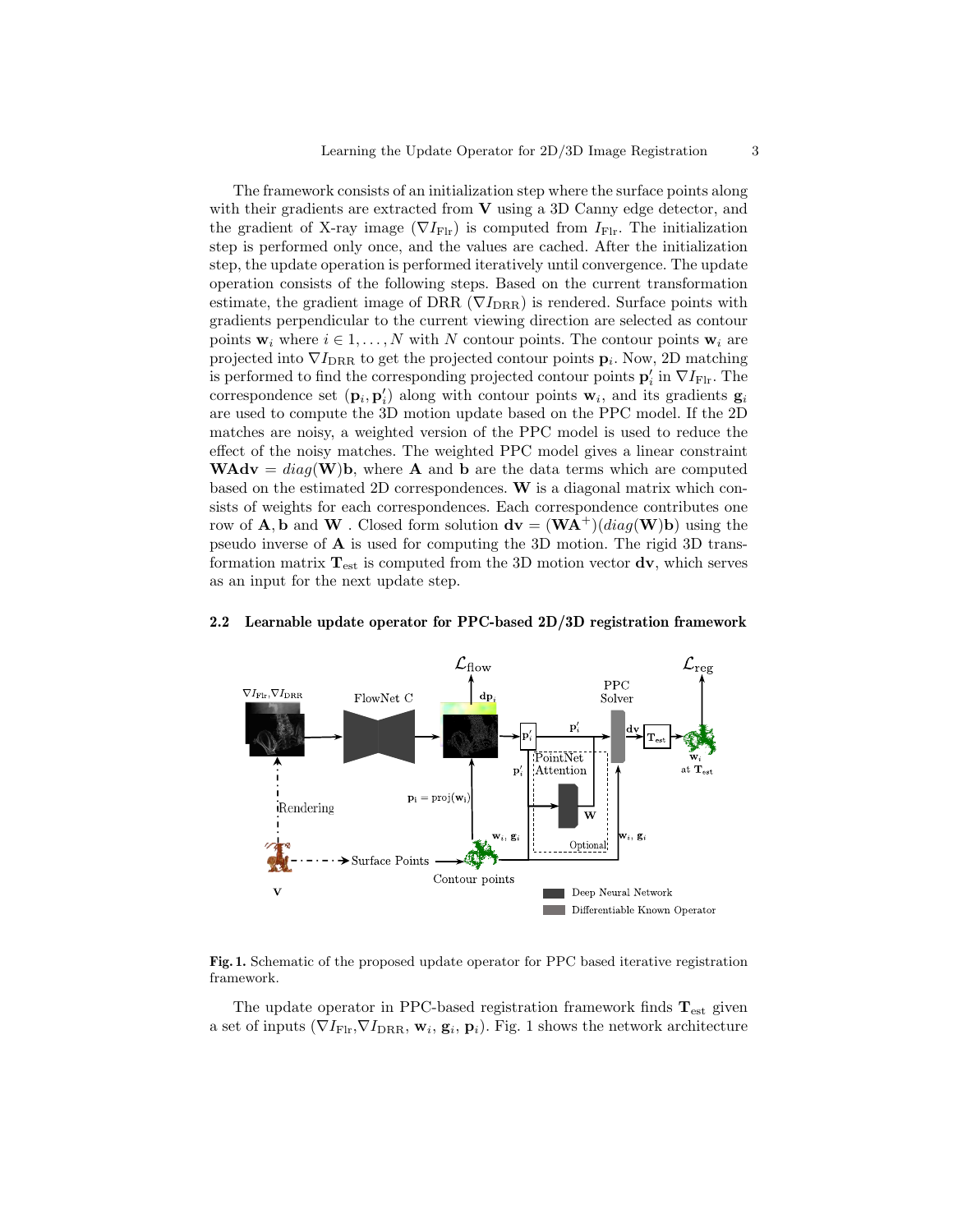used for training the update operator. The FlowNet C architecture [9] is used for estimating 2D matches between  $\nabla I_{\text{Flr}}$  and  $\nabla I_{\text{DRR}}$  by predicting optical flow  $\mathbf{dp}_i$  at projected contour points  $\mathbf{p}_i$  similar to [8]. Using  $\mathbf{p}'_i = \mathbf{p}_i + \mathbf{dp}_i$  and the 3D information  $(\mathbf{w}_i, \mathbf{g}_i)$ , correspondence weighting matrix **W** is predicted using PointNet Attention model similar to [6]. This step is optional and we define two architectures PPC Flow and PPC Flow Attention, where we use the PointNet Attention only for the later. The 3D motion dv is computed using the PPC Solver which gives us the current estimated 3D transformation  $T_{\text{est}}$ . Applying  $T_{est}$ , the contour points  $w_i$  are updated. We use the mean Target Registration Error (mTRE) as registration loss  $\mathcal{L}_{reg}$ . It is computed using  $\frac{1}{N} \sum_{i}^{N} ||\mathbf{T}_{est}(\mathbf{w}_i) \mathbf{T}_{gt}(\mathbf{w}_i)$  for a set of N contour points and ground truth transformation  $\mathbf{T}_{gt}$ . Additionally, we also use optical flow loss  $\mathcal{L}_{flow}$  by computing average End Point Error (EPE) at projected contour points  $\mathbf{p}_i$  as proposed in [8], to make the network training more stable.

#### 2.3 Experimental Setup

The data set used for training and evaluation is from reconstruction data of Cone Beam CT (CBCT) for the vertebra region [6]. The data set consists of 56 acquisitions from 55 patients. The data is split into 38 patients for training, 5 patients for validation, and 12 patient for testing. The training samples are created using random initial transformation from the ground truth registration using different viewing directions from the volume similar to [8]. We generate random initial transformations with an initial mTRE in the range of [0, 45] mm. Each sample consists of  $(\nabla I_{\text{Flr}}, \nabla I_{\text{DRR}}, \mathbf{w}_i, \mathbf{g}_i, \mathbf{p}_i)$  along with  $\mathbf{T}_{gt}$ . There are about 18,000 such samples for training and validation, and 8,000 samples for testing.

The update operator of the PPC-based registration framework performs one registration iteration. We train and evaluate the performance of the update operator using three different models namely Flow, PPC Flow, and PPC Flow Attention. The Flow and PPC Flow models are used to compare the effects of known operator learning. In the Flow model, only the 2D matching is learned by training the model with ground truth flow annotations at contour points  $p_i$  as proposed in [8]. Here, we use the PPC solver only for evaluating its registration performance after one update. PPC Flow uses the same optical flow architecture as the Flow model along with the PPC model embedded as a known operator. PPC Flow Attention integrates the PPC Flow with the attention model [6] to learn both correspondence estimation and weighing in an end-to-end manner. Both PPC Flow and PPC Flow Attention are trained using both registration loss (mTRE) and optical flow loss (average EPE).

We train all the networks for 200,000 iterations (100 epochs) with a batch size of 16. We use the ADAM optimizer with a learning rate of 1e-4 and weight decay is used as a regularizer with a decay rate of 1e-6.

For evaluation, we use mTRE after one registration update which measures the registration error. Lower values indicate better registration accuracy. In addition, we also use reduction factor which is computed for samples whose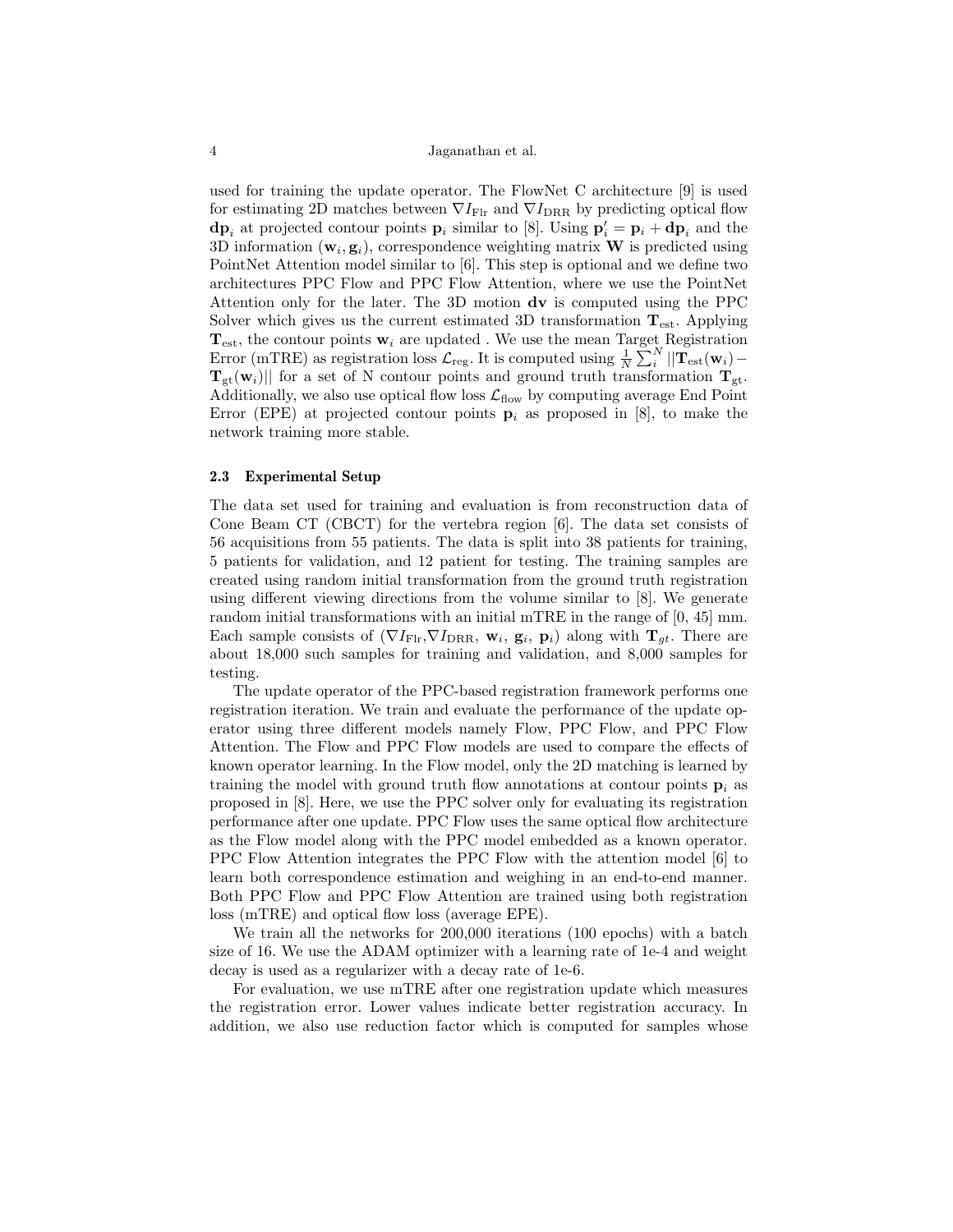$\text{mTRE}_{i+1} < \text{mTRE}_{i}$  as  $\left(1 - \frac{\text{mTRE}_{i+1}}{\text{mTRE}_{i}}\right)$  $\frac{\text{mTRE}_{i+1}}{\text{mTRE}_{i}}$  where  $\text{mTRE}_{i}$  is the error before update step and  $mTRE_{i+1}$  is the error after the application of the update step. It is set to 0.0 for samples whose error increases after the update. It takes a value between 0.0 to 1.0 where higher values are better. The reduction factor indicates how much of the error can be reduced with one update step.

## 3 Results

The performance of the different models evaluated on the test data set is summarized in Table 1. The Flow, PPC Flow, and PPC Flow Attention models achieve a mTRE ( $\mu \pm \sigma$  computed over all samples) of 11.27 $\pm$ 11.66 mm, 6.21 $\pm$ 4.70 mm and  $5.88 \pm 4.50$  mm respectively. The reduction factor for Flow, PPC Flow, and PPC Flow Attention is ( $\mu \pm \sigma$  computed over all samples) 0.47 $\pm$ 0.38, 0.68 $\pm$ 0.17,  $0.69 \pm 0.17$  respectively. Fig. 2 compares the change in registration error after one update for all the models used.

|                         | Percentile mTRE [mm] |           |           | $mTRE$ [mm]       | Reduction Factor |
|-------------------------|----------------------|-----------|-----------|-------------------|------------------|
|                         | $50^{th}$            | $75^{th}$ | $95^{th}$ | $\mu \pm \sigma$  | $\mu \pm \sigma$ |
| Initial                 | 20.18                | 30.09     | 39.75     | $20.59 \pm 11.76$ |                  |
| Flow                    | 7.45                 | 15.20     | 34.59     | $11.27 \pm 11.66$ | $0.47 \pm 0.38$  |
| PPC Flow                | 5.03                 | 8.80      | 15.41     | $6.21 \pm 4.70$   | $0.68 \pm 0.17$  |
| PPC Flow Attention 4.70 |                      | 8.31      | 14.68     | $5.88 + 4.50$     | $0.69 \pm 0.17$  |

Table 1. Registration error measured using mTRE in [mm] of different networks after one update operation, evaluated on test data set. The initial mTRE indicates the initial registration error. The  $50^{th}$ ,  $75^{th}$ ,  $95^{th}$  percentile errors are provided to indicate percentage of samples having an error  $\leq$  the indicated value. The mTRE  $(\mu \pm \sigma)$  and the reduction factor ( $\mu \pm \sigma$ ) summarizes the model performance over all the samples.



Fig. 2. Error distribution for the test data set, showing registration errors before and after one update operation for (a) Flow, (b) PPC Flow, and (c) PPC Flow Attention. For better visualization, the values of mTRE after 1 iteration are clipped at 50mm.